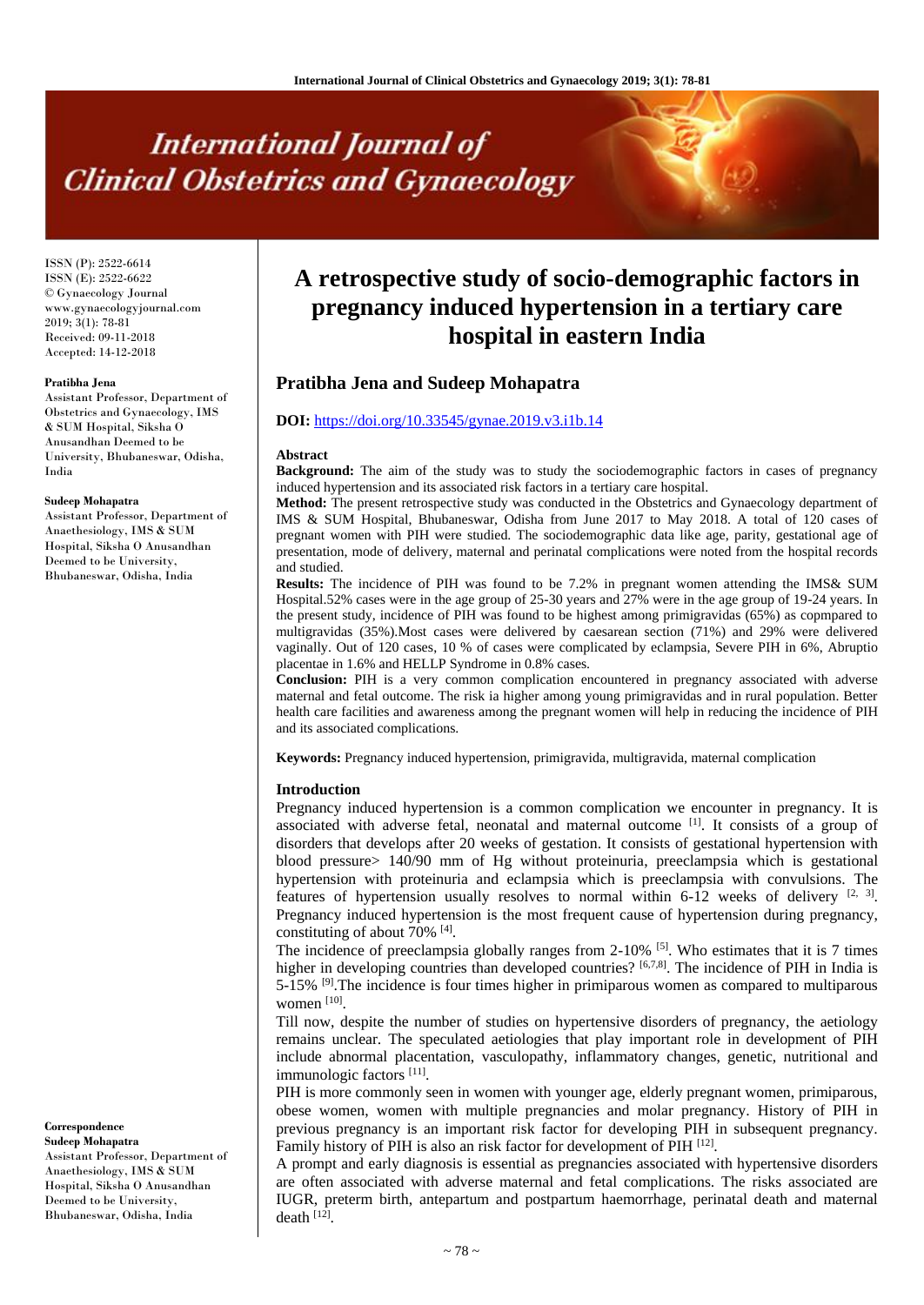The present study was conducted to study the socio demographic factors affecting PIH and also the risk factors associated with development of PIH in pregnant women.

# **Materials and Methods**

A retrospective study was conducted over a period of one year in inpatients of Obstetrics and Gynaecology Department of IMS & Sum Hospital, Bhubaneswar. 120 cases of pregnant women with PIH were studied from medical records from June 2017 to May 2018. PIH was defined as blood pressure > 140/90 mm of Hg with or without proteinuria and /or edema after 20 weeks og gestation.

The medical records had details regarding patients demographic data, age, diagnosis, gestational age, parity, diagnosis, obstetric history, mode of delivery and maternal and fetal outcome. The medical records had details of fetal weight, one minute and five minute APGAR score and NICU admissions.

Primigravida was defined as first pregnancy. The subsequent pregnancy was called multigravida. Gestational age was calculated from LMP. Newborn classification was done according to WHO. Newborns with birthweight  $< 2.5$  kg were classified as LBW. The maternal and fetal outcome were studied. The demographic parameters and the risk factors were also studied. The adverse fetal and maternal outcome were studied.

# **Inclusion criteria**

All pregnant women presenting with PIH above 28 weeks of gestation.

# **Exclusion criteria**

Pregnant patients developing PIH before 28 Weeks, with history of chronic hypertension, renal diseases, coronary heart disease, diabetes mellitus.

# **Results**

During the one year study, 1660 pregnant women attended the Obstetrics & Gynaecology Dept, out of which 120 pregnant women were diagnosed with hypertension. The incidence of PIH was found to be 7.2%.

**Table 1:** Gestational age at which the cases were admitted. n=120

| <b>Gestational age</b> | <b>No of Cases</b> | <b>Percentage</b> |
|------------------------|--------------------|-------------------|
| preterm                |                    | 36.6%             |
| term                   |                    | 53.3%             |
| postterm               |                    |                   |

Out of 120 cases of PIH studied in this study, the gestational age at the time of admission varied. 53% cases admitted to labour room were at term, 37% cases admitted were preterm and 10% cases were postdated.

**Table 2:** Incidence among rural population. n=120

| <b>Dweller</b> | <b>No of Cases</b> | <b>Percentage</b> |
|----------------|--------------------|-------------------|
| rural          |                    |                   |
| urhan          |                    |                   |

In the present study, 64% cases were from rural areas and 36% cases were urban dwellers.

**Table 3:** Incidence of PIH according to age. (n=120)

| Age distribution | No of cases | percentage |
|------------------|-------------|------------|
| $19-24$ years    |             | 27.5       |
| $25-30$ years    |             | 52.5       |
| $31-35$ years    |             | 17.5       |
| 36-40 years      |             |            |

The distribution of PIH patients in respect to age group shows 52.5%were in the age group of 25-30 yrs and 27.5% were in age group of 19-24 yrs.17.5% cases were in the age group of 31-35 yrs and least were in the age group of 36-40 with only 2.5%.

**Table 4:** Distribution according to parity. (n=120)

| Parity       | No of cases | percentage |
|--------------|-------------|------------|
| primigravida |             |            |
| multigravida |             |            |

In the present study, the incidence of pregnancy induced hypertension was found to be highest among primigravida. Out of the 120 cases studied, 78 were primigravida (65%) and 42 were multigravida (35%).

**Table 5:** Mode of delivery.  $(n=120)$ 

| Distribution according to GA | No of cases | Caesarean section | percentage | <b>Vaginal delivery</b> | percentage |
|------------------------------|-------------|-------------------|------------|-------------------------|------------|
| Preterm                      | 44          |                   | 59.09      |                         | 40.9       |
| Term                         | 64          | 50                | 78.13      |                         | 21.8       |
| Postdated                    |             |                   | 75         |                         | 25         |
| total                        | 120         |                   | 70.83      |                         | 29.17      |

The mode of delivery of 120 cases were studied. out of 120 cases, 85 cases delivered by caesarean section (70.8%) and 35 cases delivered by vaginal delivery (29.2%). The caesarean rate is 78.13% among the term patients and 75% among the postdated ones and 59.09% among preterm cases. Vaginal delivery rate was found to be 40 % among preterm, 21% among term and 25% among postdated.

**Table 6:** The complications were studied in form of cases developing eclampsia, abruptio placentae, HELLP Syndrome, severe PIH and blindness. Out of 120 cases 12 cases (10%). were admitted with eclampsia.7 cases were with severe PIH (5.8%). Abruptio placentae was seen in 2 cases (1.6%). One case (0.83%) was admitted with HELLP syndrome. Blindness was seen in one case (0.83%).

| <b>Symptoms</b>       | No of cases    | percentage |
|-----------------------|----------------|------------|
| Eclampsia             | $\overline{ }$ | 10         |
| Severe PIH            |                | 5.8        |
| Abruptio placentae    |                | 1.0        |
| <b>HELLP</b> syndrome |                | 0.83       |
| <b>Blindness</b>      |                | 0.83       |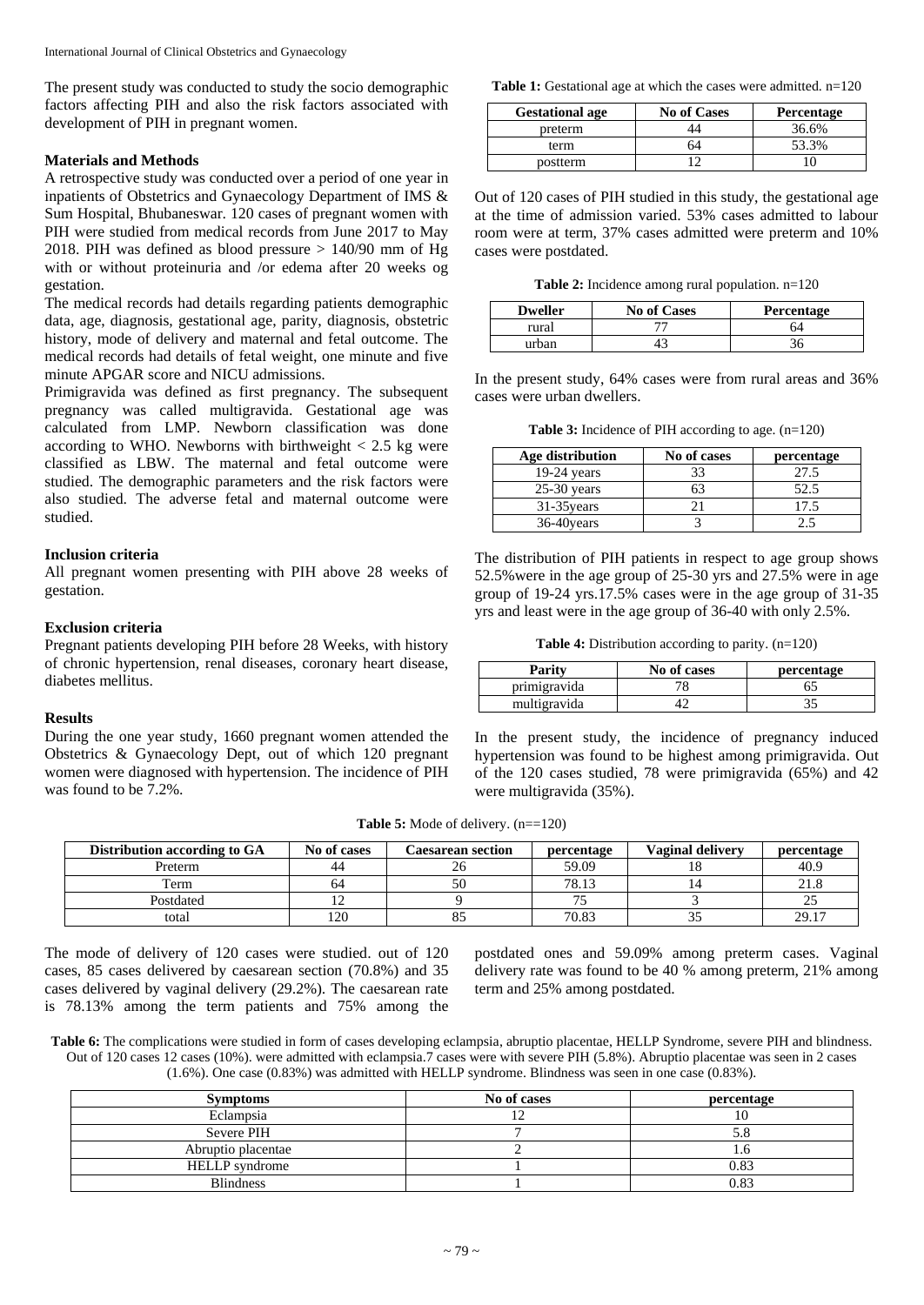

**Fig 1:** Incidence among rural population, n=120





**Fig 2:** Incidence of PIH according to age. (n=120)

As shown in Figure 2, most cases of PIH were in the age group of 25-30 years (52%) while (27%) cases were in age group of 19-24 years.



**Fig 3:** Distribution according to parity. (n=120)

From Figure 3, we see that PIH is most commonly seen in primigravidas (65%) as compared to multigravidas (35%)



**Fig 4:** Mode of delivery. (n=120)

As shown in Figure 4, most cases of PIH were delivered by caesarean section (70.8%) as compared to vaginal delivery (29.1%).

# **Discussion**

The incidence of PIH in our study was 7.2%.The incidence of PIH ranges from in different countries as 1.5% in Sweden as compared to 7.5% in Brazil <sup>[13]</sup>. This difference in incidence can be due to racial factors, age, parity or can be attributed to socioeconomic status. A study done by American Society of Nephrology states that women in rural areas have increased incidence of PIH [14] . In a study done by Sachdeva *et al*, the incidence was found to be higher in rural setup  $[15]$ . Factors like poverty, illiteracy, poor availability of health care facilities and lack of awareness among the general population attributes to high incidence among rural population.

In our study, majority of PIH cases were in age group of 25-30 years (52%.). In a study by shikha saxena *et al*. a majority of cases were in age group of 21-25 years age group [16]. In another study by Parmar MR *et al*. also majority of cases were in age group of 21- 25 years  $[17]$ . Therefore it can be concluded from these studies that young maternal age is a significant risk factor for developing of PIH. In our country, where girls are married earlier especially in rural populations, therefore the incidence is higher in young age group.

In this study, majority of cases admitted with PIH were primigravida (65%). In a retrospective study conducted in southeast Nigeria by Umegbolu EI *et al*, the incidence of PIH was higher among nulliparous women (7.7%) as compared to  $(5.5\%)$  in multiparous women [18]. In a study by Shikha Saxena et al. also the majority of cases were primigravida (57%) <sup>[15]</sup>. Sibai and Cunningham in their world-wide study has also found the incidence of PIH to be higher in nulliparous population  $[5]$ . Our study findings correlates with study by Irinyenikan *et al*. where most of the cases of PIH belonged to primigravida and also study by Sandhya *et al*. which stated in their study 60% cases were primigravida [19,20]

Majority of cases in our study were delivered by caesarean section (71%). In the study by Parmar MR *et al*. LSCS incidence was found to be 17% [17]. Sivakumar S *et al*. has also found a higher incidence of LSCS<sup>[22]</sup>